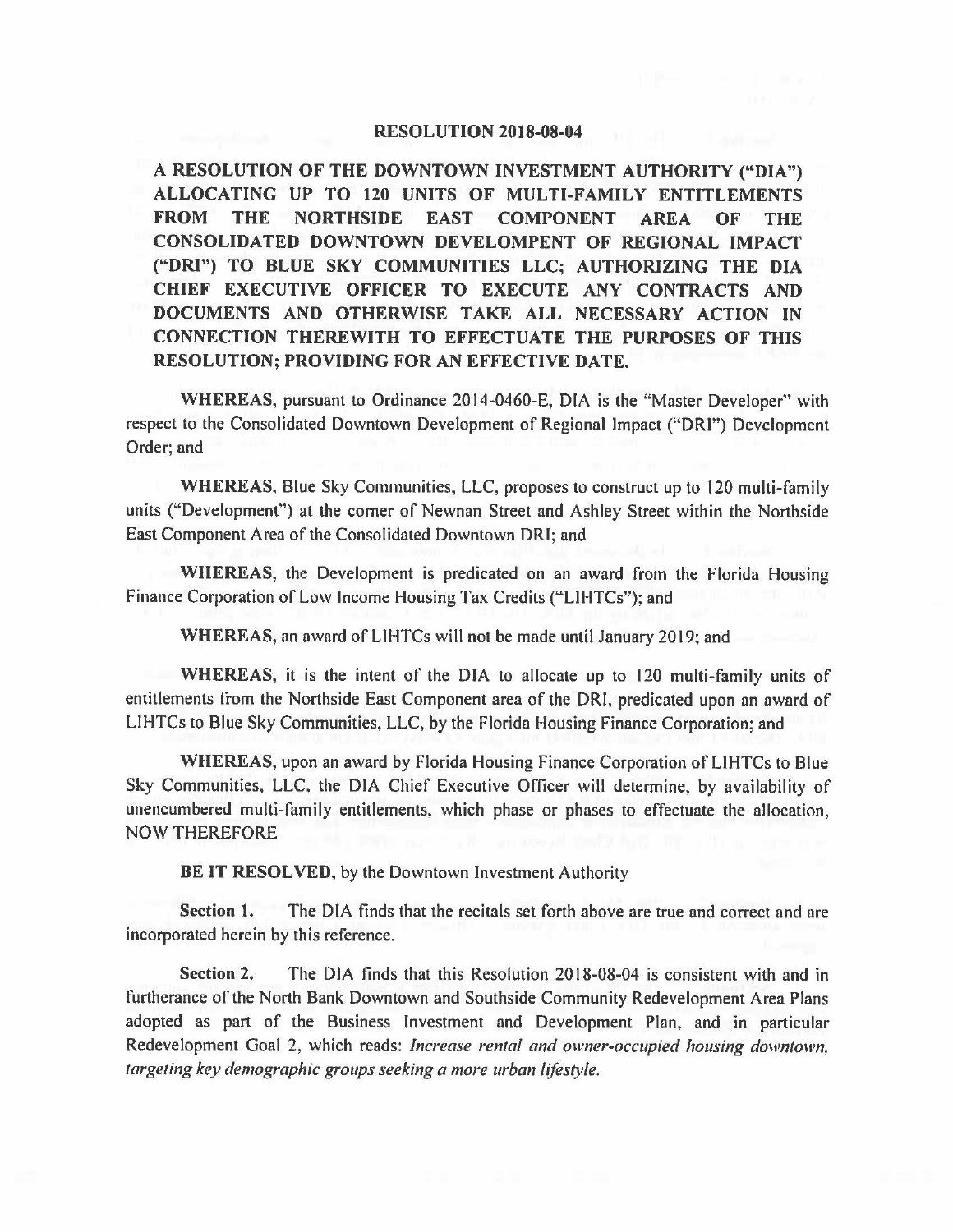**Section 3.** The DIA allocates up to 120 multi-family units of development rights (a/k/a entitlements) to Blue Sky Communities, LLC, for use on Duval County Tax Parcels 073987 0000 and 073988 0000. Upon confinnation of a LIHTCs award by the Florida Housing Finance Corporation to Blue Sky Communities, LLC, the DIA Chief Executive Officer will effectuate the allocation of up to 120 multi-family units of Phase I entitlements; in the event that there are insufficient Phase I entitlements at that time, any necessary entitlements will be allocated from Phase II; in the event that there are insufficient Phase II entitlements at that time, any necessary entitlements will be allocated from Phase Ill. An allocation of Phase II or Phase III entitlements are in accordance with Future Land Use Element Policy 2.3.10 adopted as part of the 2030 Comprehensive Plan.

**Future Land Use Element Policy 2.3.10:** *The Downtown DR! shall maintain adopted Levels of Service in the 2030 Comprehensive Plan for all public facilities (drainage, sanitary sewer, solid waste, potable water, recreation, and when applicable, schools) reviewed under concurrency, except for transportation facilities, which shall be governed by the Consolidated Downtown DRI Development Order through Phase I, and the Mobility Plan for development authorized for Phases 11 and 111 of the DR!.* 

**Section 4.** In the event that Blue Sky Communities, LLC, or their assigns, fails to receive a LIHTC award from the Florida Housing Finance Corporation on or by February I, 2019, this Resolution 2018-08-04 and the allocation of entitlements shall become null and void without any further action by the DIA. The DIA Chief Executive Officer may grant a 30 day extension at their sole discretion.

**Section 5.** Should Blue Sky Communities, LLC, or their assigns, fail to obtain a permit for vertical construction within 12 months from a LIHTC award, this Resolution 2018-08-04 and the allocation of entitlements shall become null and void without any further action by the DIA. The DIA Chief Executive Officer may grant a 60 day extension at their sole discretion.

**Section 6.** Should Blue Sky Communities, LLC, or their assigns, fail to commence construction within 6 months of the issuance of a permit for vertical construction this Resolution 2018-08-04 and the allocation of entitlements shall become null and void without any further action by the DIA. The DIA Chief Executive Officer may grant a 60 day extension at their sole discretion.

**Section** 7. Blue Sky Communities, LLC, may assign the allocation of entitlements upon approval by the DIA Chief Executive Officer, who shall not unduly withhold such approval.

**Section8.** The DIA Chief Executive Officer is authorized to execute any contracts and documents and otherwise take all necessary action in connection therewith to effectuate the purposes of this resolution.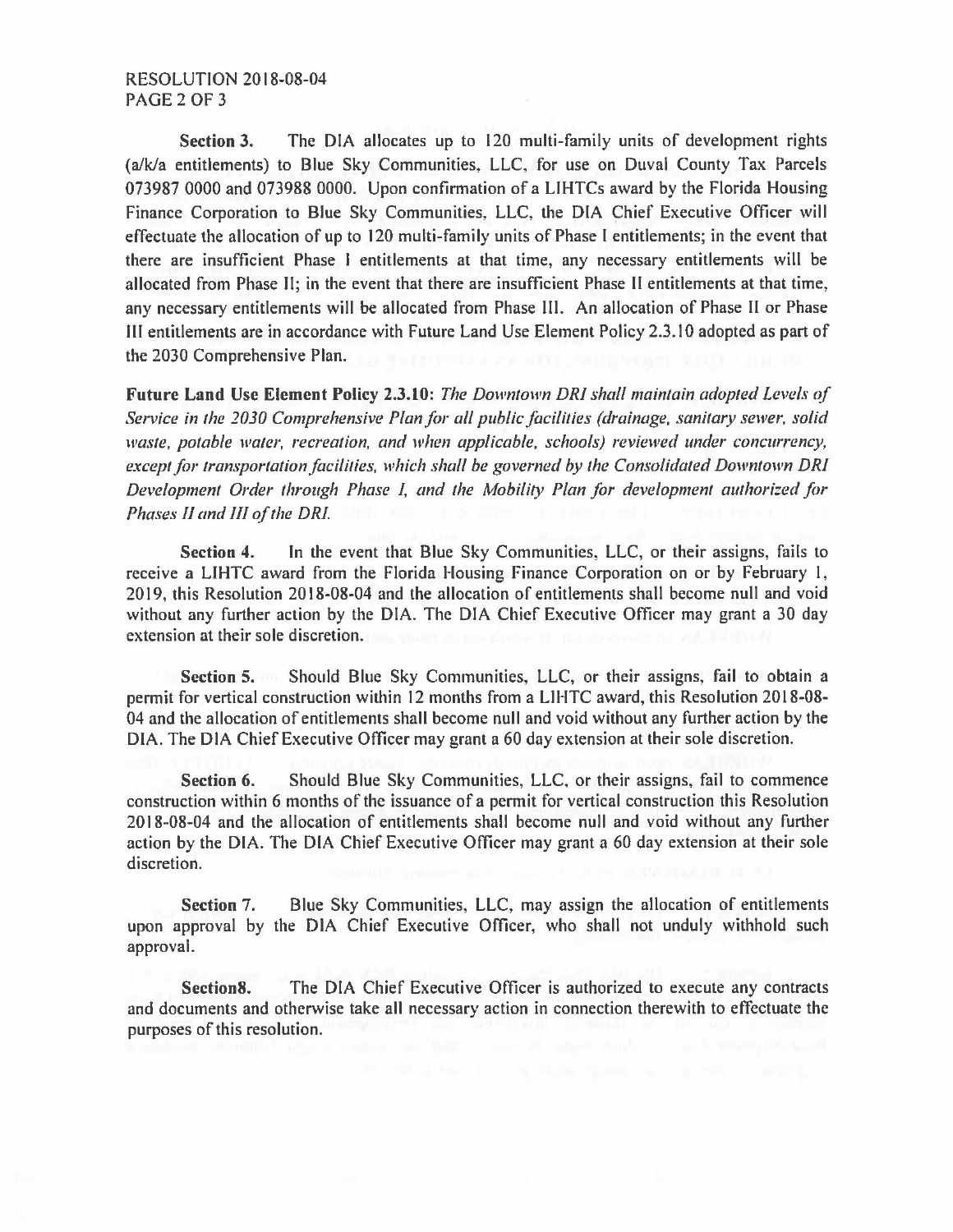RESOLUTION 2018-08-04 PAGE3 OF 3

**Section 9.** This Resolution, 2018-08-04, shall become effective on the date it is signed by the Chair of the DIA Board.

WITNESS: **DOWNTOWN INVESTMENT AUTHORITY** 

am

James Bailey, Chairman

Date

VOTE: In Favor:  $\overline{\smash{\big)}\,}$  Opposed:  $\overline{\smash{\big)}\,}$  Abstained: